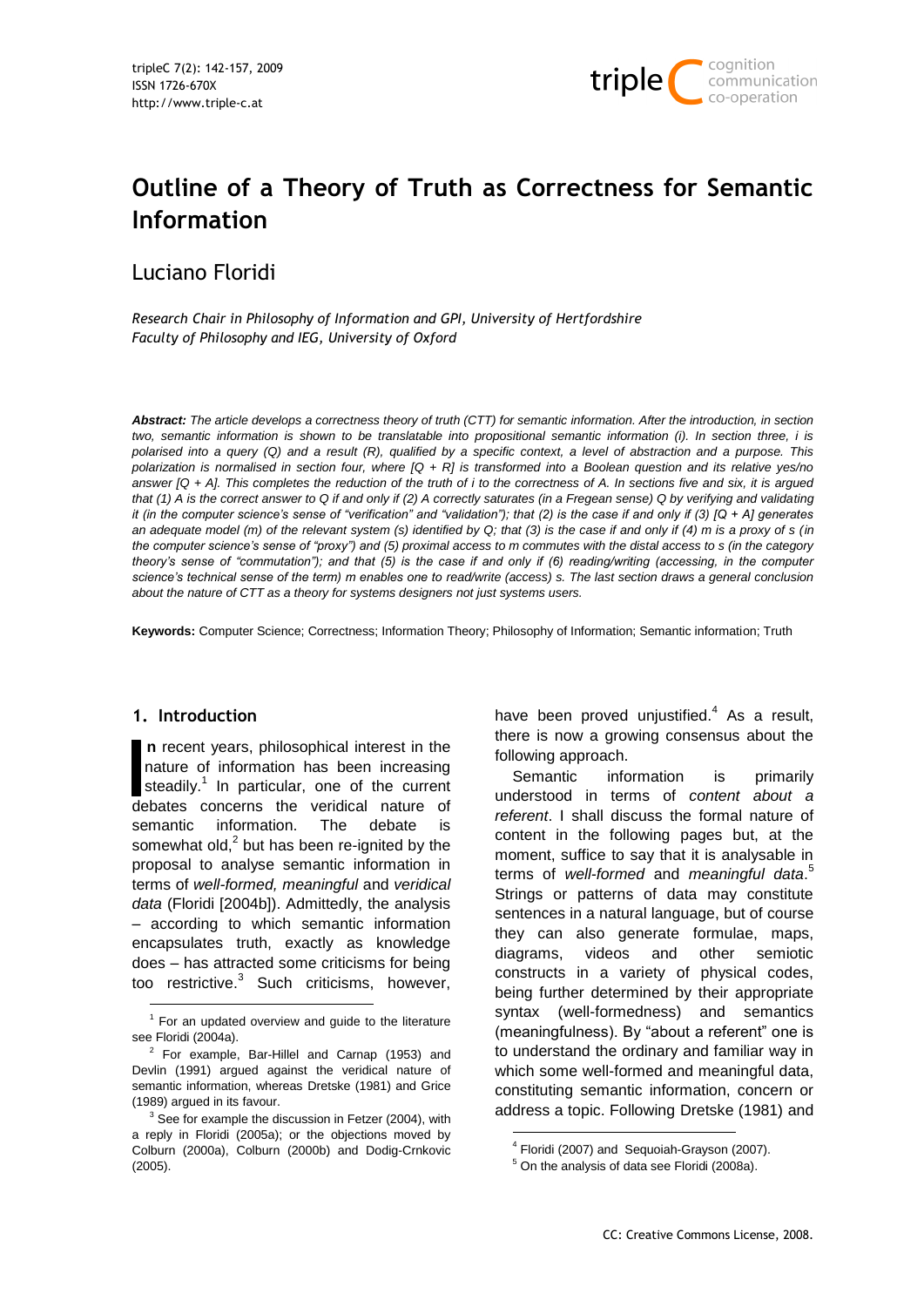Dretske (1988), one may easily recognise this "aboutness" feature in propositional attitudes such as "Mary is informed that there is some beer in the fridge", where "being informed" is used in the *statal*<sup>6</sup> sense, i.e., in the sense that Mary holds that information. This is the condition into which *a* enters once *a* has *acquired* the information (*actional* state of being informed) that *p*. It is the sense in which a witness, for example, is informed (holds the information) that the suspect was with her at the time when the crime was committed. In the rest of this paper, we shall be concerned with only this standard, statal and epistemically oriented concept of semantic information.

In Floridi (2005a), I argued that a definition of semantic information in terms of alethicallyneutral content – that is, strings of well-formed and meaningful data that can be additionally qualified as true or untrue (false, for the classicists among us), depending on supervening evaluations – provides only necessary but insufficient conditions: if some content is to qualify as semantic information, it must also be *true*. One speaks of false information in the same way as one qualifies someone as a false friend, i.e. not a friend at all. This leads to a refinement of the initial definition into:

[DEF] *p* qualifies as semantic information if and only if *p* is (constituted by) *wellformed*, *meaningful* and *veridical data*.

[DEF] captures the general consensus reached by the debate and mentioned at the outset of this section. According to it, semantic information is, strictly speaking, inherently *truth-constituted* and not a contingent *truth-bearer*, exactly like knowledge but unlike propositions or beliefs, for example, which are what they are independently of their truth values and then, because of their truth-aptness, may be further qualified alethically.

l

[DEF] offers several advantages. For example, it plays a crucial role in the solution of the so-called Bar-Hillel-Carnap Paradox (Floridi [2004c]) and provides a necessary element for a subjectivist theory of epistemic relevance (Floridi (2008c)). Here, it is worth emphasising that it forges a robust and intuitive link between semantic information and knowledge. More specifically, the veridical thesis contained in [DEF] corresponds to the one characterising the definition of knowledge. Taking advantage of this parallelism, one may rely on the ordinary apparatus of modal logic (e.g. Chellas (1980)) to formalise "*a* is informed that *p*" as *Iap*, and hence formulate the veridicality thesis of semantic information in terms of the so-called veridicality axiom □φ φ, also known as **T**, **M** or **K2**, thus:

# $[VT]$   $I_a p \rightarrow p$

The intended interpretation of [VT] is that *a* is informed that *p* only if *p* is true. In Floridi (2006), I have shown that information logic (*IL*) can then be satisfactorily modelled in terms of an interpretation of the relation "*a* is informed that *p*" based on the axioms of normal modal logic **B**. [VT] associates *IL* to epistemic logics (*EL*) based on normal modal logics **KT**, **S4** or **S5**. And it differentiates both *IL* and *EL* from doxastic logics (*DL*) based on **KD**, **KD4** and **KD45**, since, of course, no *DL* satisfies the veridicality axiom. It follows that *IL* allows truth-encapsulation (i.e., it satisfies [VT]) without facing either epistemic or doxastic collapse, i.e., merely morphing into another epistemic or doxastic logic. So knowledge encapsulates truth because it encapsulates semantic information, which, in turn, encapsulates truth, as in a three dolls matryoshka.

Despite its advantages, any approach endorsing [DEF] raises two major questions (Floridi (2004b)). One is upstream:

a) what does it mean for semantic information to be truthful?

The other is downstream:

b) how can semantic information turn into knowledge?

<sup>&</sup>lt;sup>6</sup> The distinction is standard in linguistics, where one speaks of passive verbal forms or states as "statal" (e.g. "the door was shut (state) when I last checked it") or "actional" (e.g. "but I don't know when the door was shut (act)"). In this paper, I deal only with the statal sense of "is informed". This is related to cognitive issues and to the logical analysis of an agent's "possession" of a belief or some knowledge.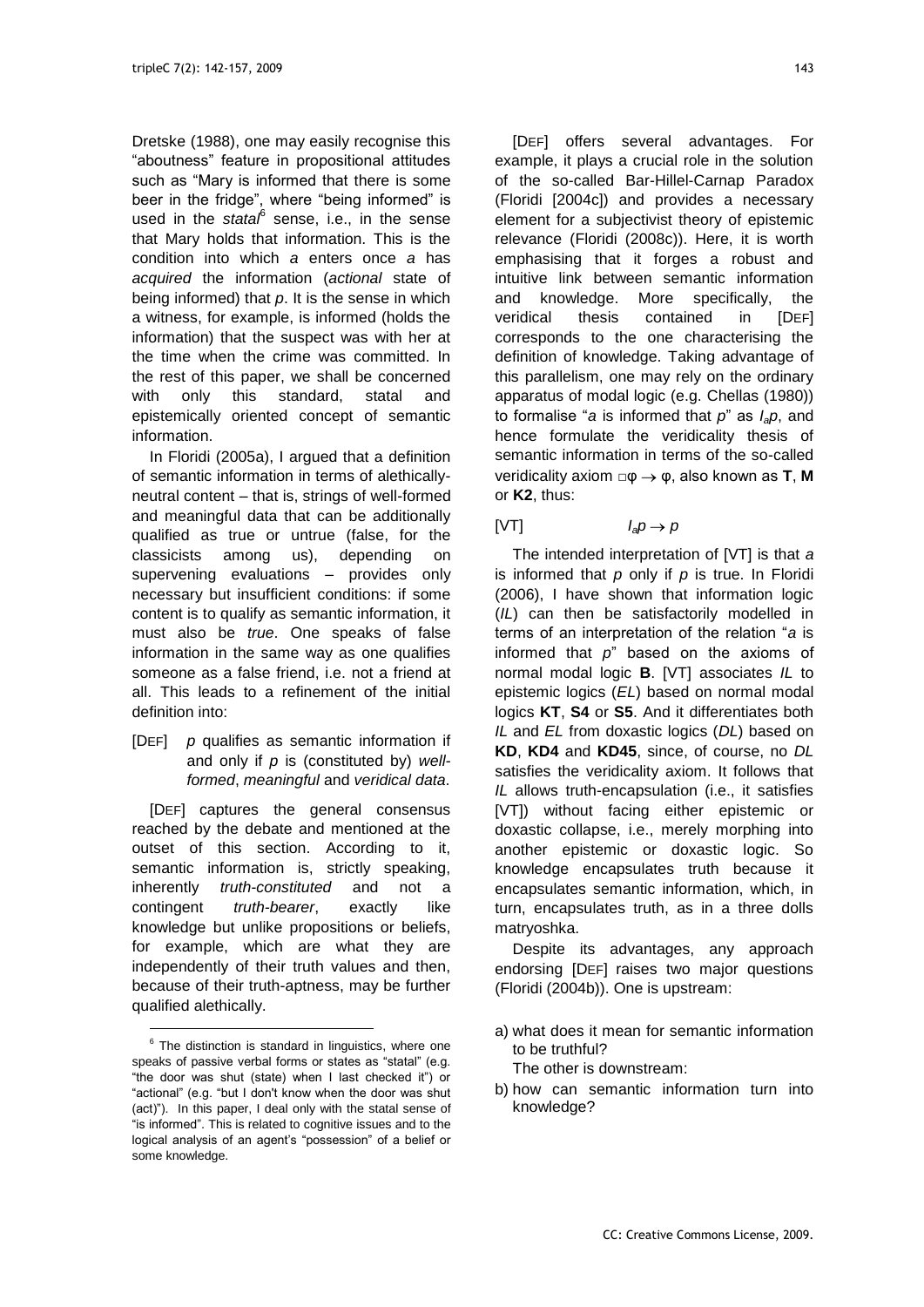Both questions are prompted by [DEF] but neither is specifically about [DEF] only, so each fails to provide a starting point for a *reductio ad absurdum*. They are rather information-theoretical versions of classic conundrums: (a) is a request for a theory of truth and (b) is a request for a substantive analysis of knowledge. Since the goal of this paper is to seek to answer only (a), let me brush (b) away by adding a final clarification.

[DEF] nests semantic information into knowledge so tightly that one is naturally led to wonder whether anything else might be missing, in order to escalate from the weaker to the stronger phenomenon, and hence between their corresponding concepts. Indeed, the threshold can be so fine that one may often overlook it and thus fail to distinguish between the two propositional attitudes, treating "Mary *is informed that* there is some beer in the fridge" and "Mary *knows that* there is some beer in the fridge" as if they were always losslessly interchangeable. In everyday life, this might be the norm and the conflation is usually harmless: it can hardly matter whether the bus driver is informed or knows that the traffic light is red. Philosophically, however, the distinction captures an important difference, and hence it is important to be more accurate. For it takes only a moment of reflection to see that one may be informed (hold the information) that *p* without actually knowing that *p*. Not only because holding the information that *p* does not have to be a *reflective* state (although it is not necessarily the case that  $I_a p \rightarrow I I_a p$ , one may also object that  $K_a p \rightarrow K K_a p$  is notoriously controversial as well) but also because, even when it is, it might still arguably be *opaque* and certainly *unjustified*.

Consider opaqueness first. It is open to discussion whether a messenger carrying (whether in her memory or in her hand it does not matter) an encrypted message *p* that she does not understand – even if she is informed that she carries  $p -$  may be said to hold the information that *p*. On the one hand, one may argue that she is not genuinely informed that *p*. On the other hand, one may retort that, if she can deliver the information that *p* (and we are assuming that she can) then she can legitimately be said to hold that information. The interesting point here is not to solve the dispute, but to note that the dispute itself is reasonable, whereas, if the same messenger knows that *p*, there can be no doubt that she must also comprehend the information carried by *p*. It might be open to debate whether holding the information that *p* is necessarily a non-opaque state, but such a dispute would be pointless in the case of knowing that *p*.

Next, consider the degree of justification. Epistemic luck does not affect informativeness negatively. To see why, one may use a classic Russellian example: if one checks a watch at time *t* and the watch is broken but stopped working exactly at *t* - 12 hours and therefore happens to indicate the right time *t -* 12 at *t*, one still holds the information that the time is *t*, although one can no longer be said to know the time. The same applies to a more Platonic example in which a student memorises, but fails to understand, the proof of a geometrical theorem: she is informed (holds the information) that the proof is so and so, but does not really know that the proof is so and so. Generalising, Russell- Plato- or Gettier-type counterexamples may succeed in degrading "knowing" to merely "being informed" ("holding the information that"), but then "being informed" is exactly what is left after the application of such counterexamples and what remains resilient to further subjunctive conditionalization. The additional difficulty is that the counterexamples show both that some justificatory variable might have a key role to play in full epistemic states, besides reflectivity and transparency, and that this variable too is still insufficient to guarantee the delivery of knowledge every time. Sometimes, one may be (reflectively and transparently) informed that *p* and fully justified in holding the information that *p* and yet still fail to know that *p*.

Rotten as all this may be, it is not all, for there is further bad news. One can also prove that Gettier-type problems are logically unsolvable by showing that they are a subclass of the more general "coordinated attack" problem, which is demonstrably insolvable in epistemic logic (Floridi [2004b]). This entails that the tripartite account is not merely inadequate as it stands, as proved by Gettiertype counterexamples, but demonstrably irreparable in principle, so that efforts to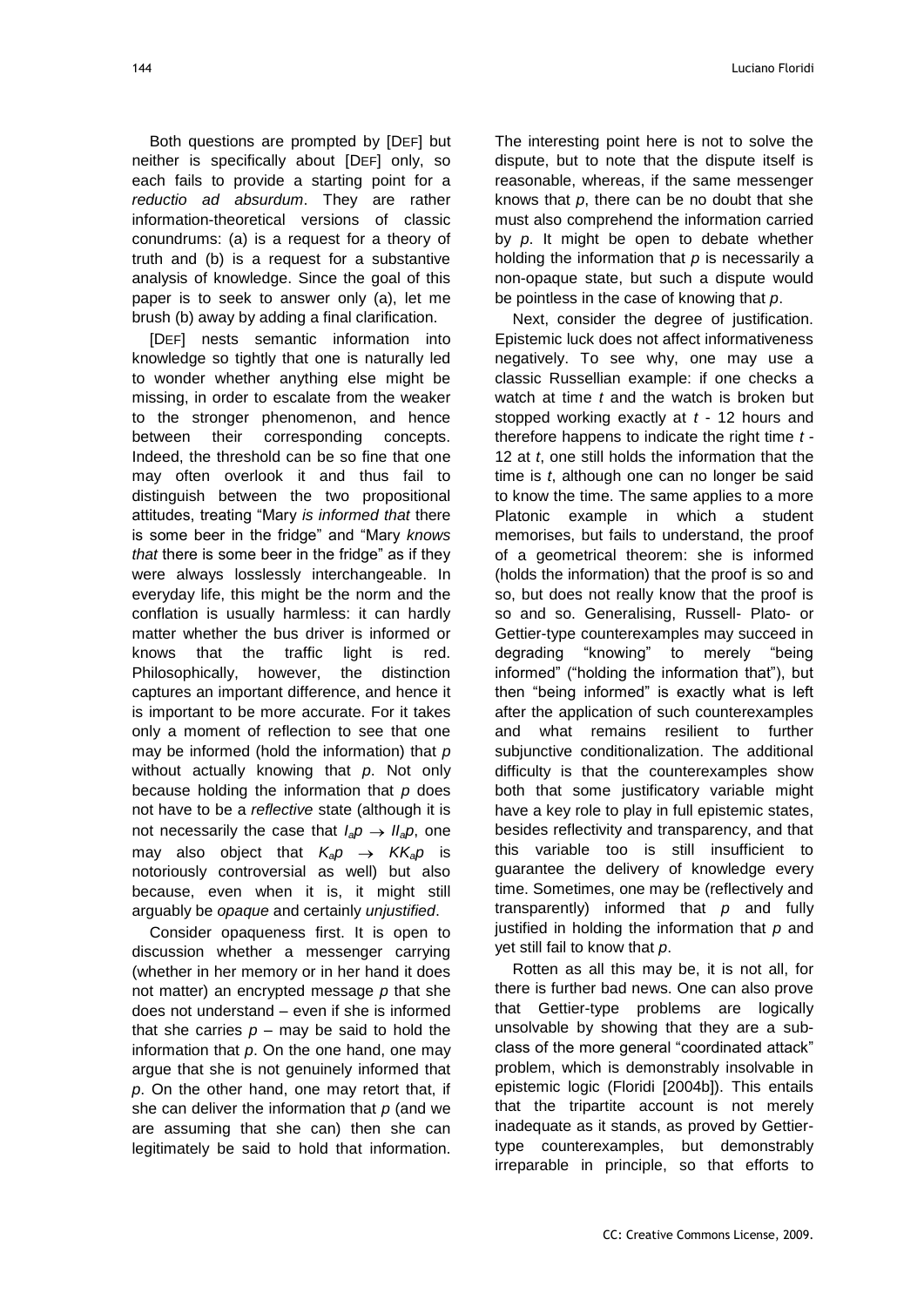improve it can never succeed. Although it is useful to know that we should stop trying to fix this approach and start looking for a different one, the disappointing conclusion is that, as far as question (b) above is concerned, we lack even a promising strategy to upgrade *Iap*  to  $K_a p$ .

So much regarding (b), which we can now leave on one side. Prospects are much brighter when it comes to question (a). In this case, the challenge is not a shortage, but rather an overabundance of viable answers, since we are spoiled for choice by a variety of theories of truth.<sup>7</sup> Admittedly, in the literature on semantic information there appears to be at least an implicit predilection for some version of a Tarskian and/or correspondentist approach.<sup>8</sup> And yet, at least in principle, nothing prevents each of the major theories of truth from answering (a). They simply would have been refuted a long time ago if they couldn't. It follows that some initial tolerance towards a pluralistic approach to (a) might be unavoidable, if not methodologically welcome. Of course, if this were all that one could sensibly recommend about (a), there would be little reason to pursue any further investigation. There is, however, another way of approaching (a), which opens up an interesting line of enquiry.

Consider the strategy sketched above. It consists in selecting the best available theory of truth and testing how well it might be applied and adapted in order to explain the truthfulness of semantic information. With some negligible adjustments, such a top-down approach is comparable to the so-called "design pattern" technique (Gamma et al. (1995)) in software engineering (Sommerville (2007)). This consists in identifying and specifying the abstract features of a design structure, which are then generally reusable solutions to commonly occurring problems in the construction of an artefact. In our case, we have several design patterns for the concept of truth. We know that they are robust,

l

because they have been tested and refined since Ramsey, if not Aristotle. We also know that they are reusable: although they have been developed to deal primarily with propositional or sentential truths, one may reasonably expect them to be effectively adaptable to truthful data (e.g. a truthful map) as well. So, when our artefact, i.e. semantic information, is proved to require the particular feature of being truthful, a sensible alternative is to consider such design patterns and try to identify the ones that best satisfy the constraints and requirements imposed by the development of the artefact itself. Oversimplifying, one may answer (a) by choosing whichever pre-packaged theory of truth turns out to be most suitable. This strategy may be classic, is certainly viable but it is hardly innovative and I shall not pursue it in the following pages.

The other approach is bottom-up and suggests the sort of strategy that will guide the rest of this investigation. It consists in assuming the artefact itself as given, and then trying to discover the principles governing its properties and workings by analysing its structure, function and operations. In software engineering, this technique is known as "reverse engineering". This is "the process of extracting the knowledge or design blueprints from anything man-made" (Eilam (2005), p. 3). It consists in examining an existing artefact in order to identify its components and their interrelationships and hence create representations of it in other forms or at a higher level of generalization. Following this strategy, one may answer question (a) by assuming the occurrence of some semantic information and then disassembling it in order to reveal what its components are and how they interact with each other to deliver information. We have the artefact and we seek to understand its mechanism by taking it apart, hopefully in the right way and places. Note that this second strategy is perfectly compatible with the first, once it is realised that there is a virtuous cycle of feedback between design patterns and reverse engineering results. Contrary to the first strategy, however, reverse engineering promises to deliver a more innovate analysis, as it avoids approaching the problem of truth from pre-established theories and explores it

 $<sup>7</sup>$  In this paper, I have relied especially on Lynch</sup> (2001), Engel (2002) and Künne (2003), among the many introductions and anthologies available on the major theories of truth, as particularly helpful.

<sup>8</sup> See for example Popper (1935), Dretske (1981), Fox (1983), Israel and Perry (1990), Barwise and Seligman (1997) and Bremer and Cohnitz (2004).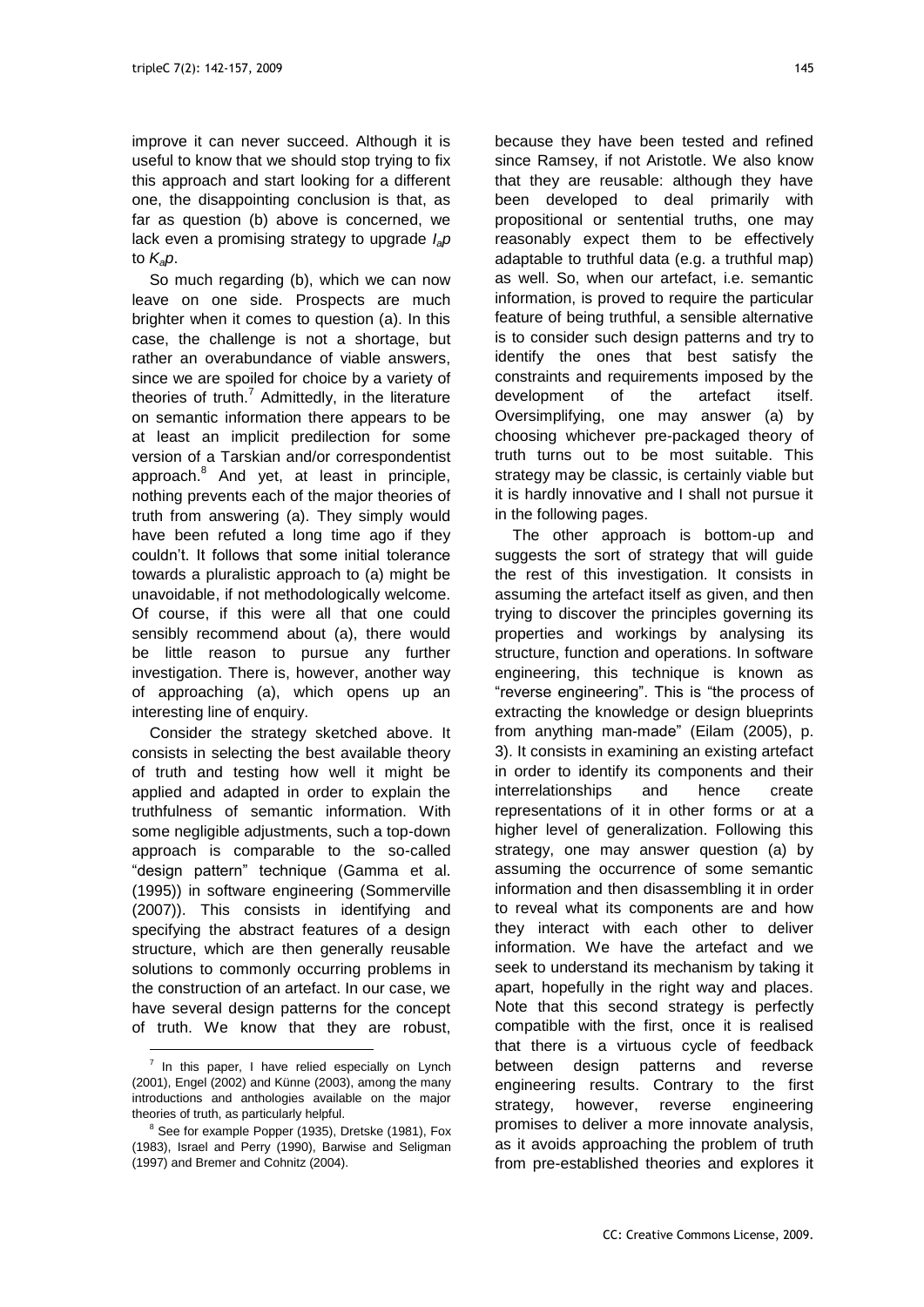from a new perspective. After all, the first strategy merely retrofits some already existing theory of truth to semantic information, instead of trying to develop a customised solution which may then be generalisable. The cost to be paid for this innovation is that our bottom-up strategy will also be uphill, if I may be allowed to combine the two metaphors: it is much more economical to choose from a pre-established menu than to develop a new approach. I can only hope that the reader will find the effort rewarding and the result enlightening. And now it is time to start climbing.

## **2. First Step: Translation**

A large variety of kinds of semantic information, from traffic lights to train timetables, from road signs to fire alarms, falls within the scope of [DEF]. This is how it should be but it is awfully inconvenient for our purposes. For in order to reverse-engineer semantic information in such a way that its components might easily be identified, disassembled and explained, it would be far easier and more fruitful to concentrate on just one kind, the propositional one, which lends itself to such a treatment straightforwardly. So, our first step will be to ensure that all kinds of semantic information covered by [DEF] are indeed translatable into propositional semantic information, thus guaranteeing that what will be concluded about the latter may be extendable to the former. At this point, the reader who finds such "translatability" uncontroversial, or indeed trivial, may wish to skip the rest of this section. The one who finds it impossible may concede the restriction of scope as a matter of convenient stipulation, although the rest of this section purports to show that the burden of proof is on her shoulders. As for the rest of us, what follows should be sufficiently convincing to make our second step unproblematic.

*Syntactically* (or in terms of information theory), the propositional translatability of any kind of semantic information is unquestionable and a matter of daily experience. After all, analogue information is reproducible digitally to any chosen degree of accuracy, its digital version is equivalent to finite lists of zeros and

ones, and these can be further encoded into as many answers to questions asked in a suitably chosen language, and hence ultimately translated into statements of that language. That doing any of this would be sheer madness is irrelevant here. For the question is not how difficult or costly this process would be, e.g. in terms of accuracy, time and memory resources, but that it might be possible at all. More to the point is whether some non-propositional, semantic information – the sort of information provided by the map of the London Underground, for example – may always be translatable *semantically* into propositional semantic information, at least in principle. Mind, not all of it at once, and not even part of it at every level and for every kind and degree of detail (henceforth Level of Abstraction or simply LoA, Floridi (2008b)), but any of it at the right LoA, depending on needs and requirements. Since the difference between a syntactic and a semantic translation may not be very familiar, let me first introduce it with an example.

Consider being able to reproduce the map of the London Underground on graph paper by being told, say over the phone, the position and colour of each square on the paper: the communication over the phone would provide a syntactic translation, with the end result (the coloured graph paper representing the map) constituting a test about whether the translation worked. Contrast it now to being able to travel from one station to another on the London Underground, by receiving verbal instructions from someone who is navigating using the visual indications provided by the map. This is a semantic translation, and your trip is a test of its accuracy.

Suppose now that a semantic translation from non-propositional into propositional information, of the kind just illustrated, were sometimes impossible, even in principle. Then there would be some residual semantic information, conveyed non-propositionally (e.g., by the map), that one would necessarily be unable to convey propositionally, independently of the resources available. We would then have reached the limits of the informational powers of any natural language, even natural languages formally expanded, e.g. mathematically. Allegedly, we should still be able to point to the information in question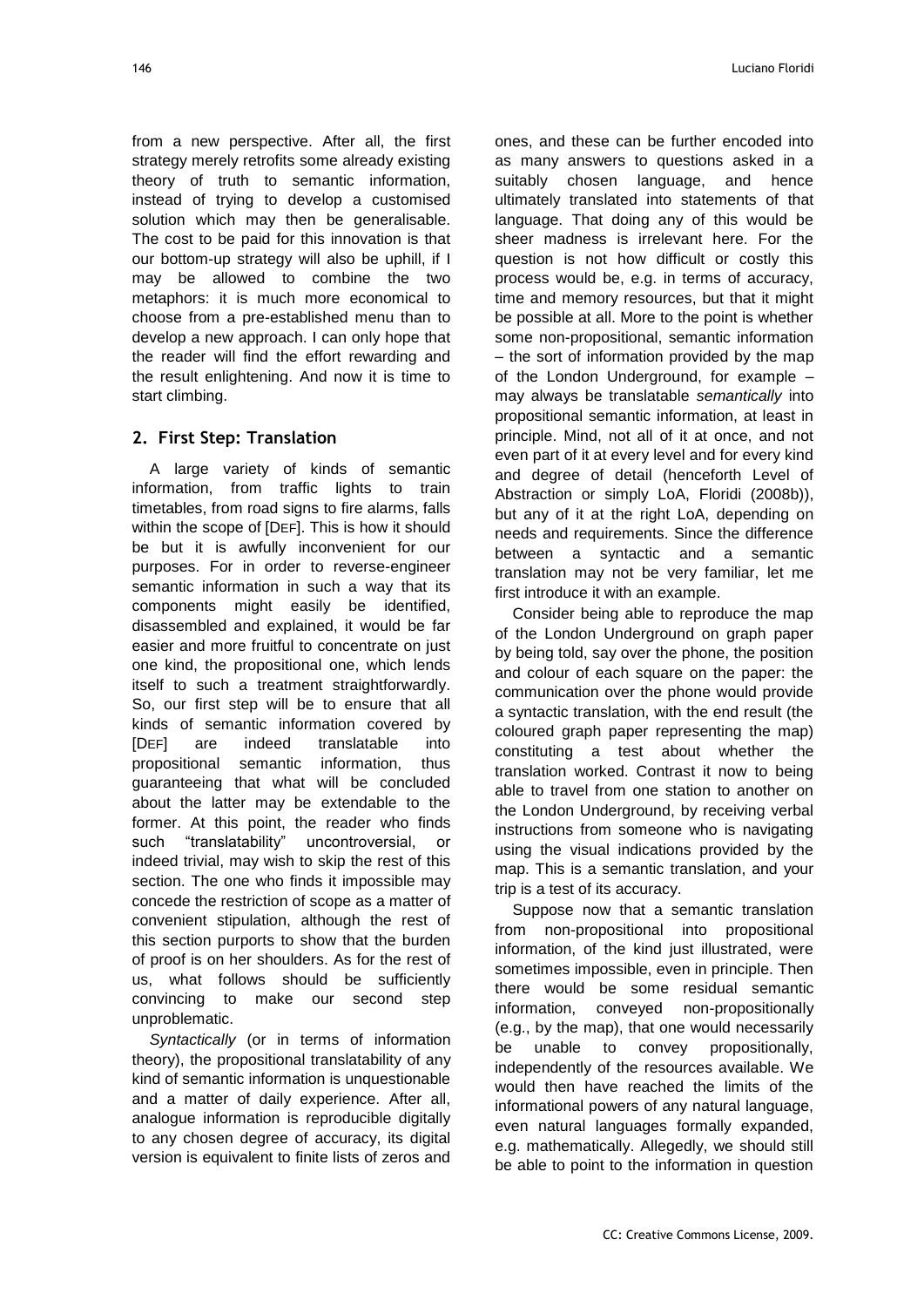(in the previous example, suppose we are both looking at the same map), but we would be unable to generate the right sort of propositional content that could adequately convey it. This is a *reductio ad absurdum*. For here we are not engaging with some Wittgensteinian limits of the "sayable", with Kantian *noumena*, with some linguisticallyungraspable sensations, or some mystical experience enjoyed while looking at the map of the London Underground. We are talking about what the map of the London Underground can encode, in terms of information about travelling through the network, positions of the stations, interconnections, available routes etc., which, allegedly, would be at least partly beyond the expressive power of any natural language to convey. But since natural languages have been acknowledged to be "semantically omnipotent" at least since Leibniz (Formigari (2004), pp. 91-92), one can arguably assume that the translation is always possible, even if it is likely to be onerous at times and hence often unfeasible in terms of resources. So, in the rest of the paper, we shall treat semantic information as possibly semiotic-dependent (it may always require a code) but not as semiotically bounded (codes are translatable propositionally, if expensively resource-wise) or, more formally and briefly:

 $[TR] \quad \forall x (DEF(x) \wedge \text{Non-prop}(x)) \rightarrow$  $\exists y$  (Prop-t (y, x)  $\land$  DEF(y))

The intended interpretation of [TR] is that, if any data (the domain on which the quantifiers range) satisfy [DEF] but are not propositional, then there is a propositional translation of those data which also satisfies [DEF]. Note that we do not need to assume the stronger principle of translational equivalence: pictures may be worth thousands of words, but there might be thousands of words that are priceless. All that [TR] needs to guarantee is that the conclusions reached about the alethic nature of propositional semantic information will be exportable to the truthful nature of nonpropositional semantic information as well. In other words, that what can be concluded about the truth of "there is some beer in the fridge" is equally applicable to the truthfulness of a picture conveying the same information visually.

#### **3. Step two: Polarization**

Once some information *i* is formulated propositionally, the second step is to follow a standard approach, in information theory, to the quantification of information, and disassemble *i* into a combination of a query *Q* and a result *R*. A query is to be understood as a request for data sent (e.g., an illocutionary act performed) by a sender to a receiver, in the form of a message. Thus, it might have the format of a question ("where is the beer?") as well as of an imperative ("tell me where the beer is"), or a string of symbols in a search engine. A result is also to be understood as a message, the requested data, sent by the receiver to the querying sender. In short, we have (the asterisk is a reminder that the formula is provisional and will have to be refined):

### $[POL^*]$   $i = Q + R$

That [POL\*] is always achievable is warranted by the fact that any propositional *i* is equivalent to a message, and that any message is a combination of querying and resulting data encoded in the same set of symbols of the chosen language (alternatively: every *p* can be transformed into a request of whether *p* plus a result, but more on this in the next section). The polarization of *i* into *Q + R* offers several advantages. We shall exploit four of them.

First, [POL\*] highlights the need to specify the *context* (C) in which, the *level of abstraction* (LoA) at which, and the *purpose* (P) for which the query is formulated and hence it is expected to be satisfied by the result. For the sake of simplicity, below I shall refer to the combination of these three parameters by means of the acronym CLP. The first two requirements were stressed by Austin (1950). "Where is the beer?" is asked by someone in some specific circumstance (the context), by relying on a specific granularity of discourse or detail, what I have called LoA. In our example, there might be no beer (if no beer has been purchased) or, if the sender of the query knows that some beer has been purchased, answering that "the beer is somewhere" would amount to a joke or a mistake in the choice of LoA, if the sender wishes to know the precise location of the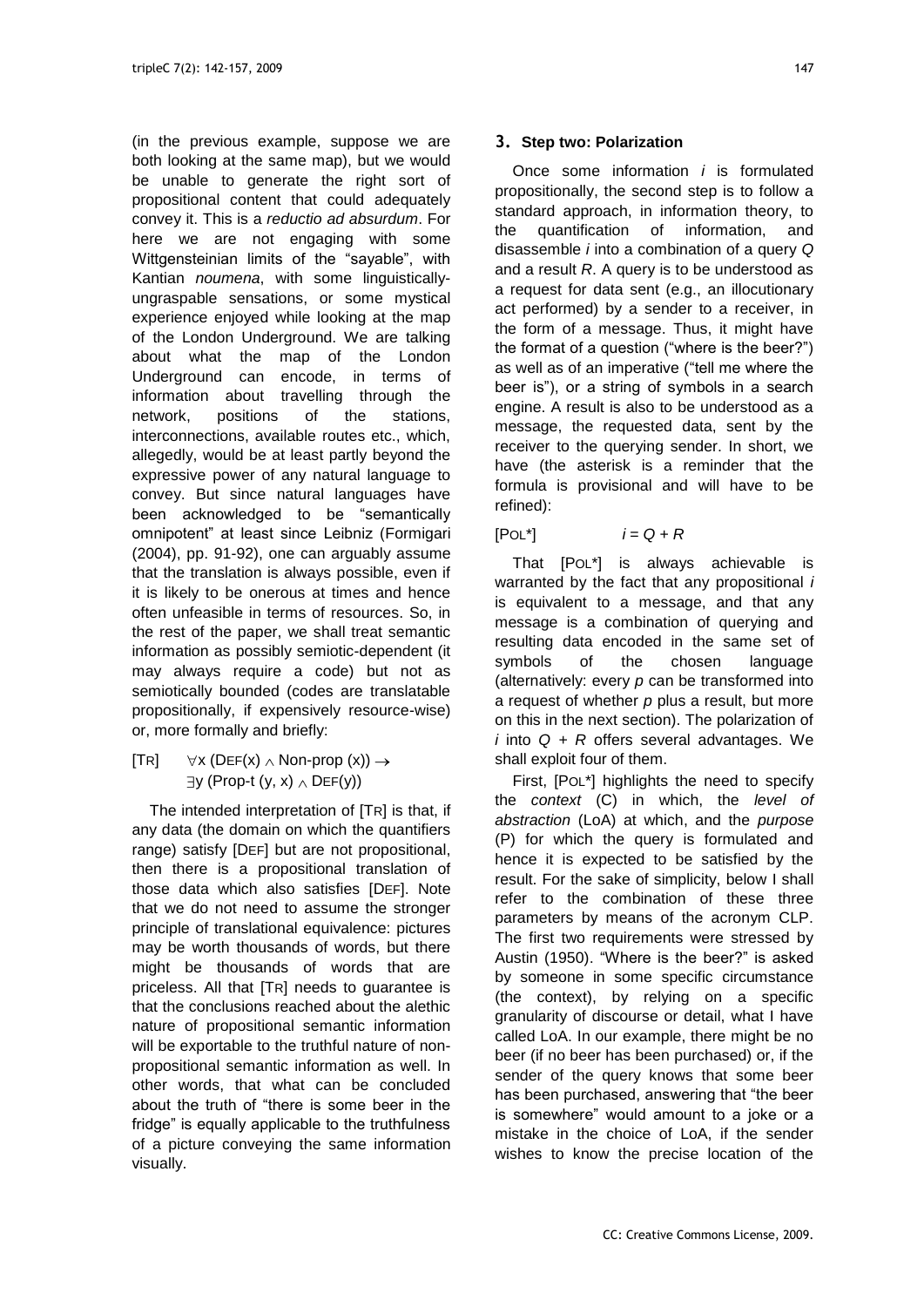beer, e.g. left in the car or carried inside the house or placed in the fridge. The third requirement was stressed by Strawson (1964). LoAs are always teleological and queries are formulated (results are offered) for a purpose, even if the purpose might be implicit. In the example, one may wish to make sure that the beer has been placed in the fridge and not left in the car, for example. To recall a Fregean point, queries cannot acquire their specific meaning in isolation or independently of their CLP parameters. It is a bit of a pain, but we need to keep these variables in mind, lest the conceptual mess becomes unmanageable. So, as a memory aid, let me revise [POL\*] by adding a

$$
[POL]
$$
 
$$
{}^{CLP} = [Q + R]^{CLP}
$$

combined index, thus:

A second advantage of the polarization of *i* into *Q* + *R* is that it makes evident the role of *R*, which is to *saturate Q*, to adapt another Fregean idea lately borrowed by information theory.<sup>9</sup> Although it is trivial to apply [POL] to any piece of information, *p*, like "the beer is in the fridge", in order to obtain:

| [Ex. 1] Query |        | Where is the beer?" $+$ |
|---------------|--------|-------------------------|
|               | Result | "In the fridge" $=$     |

Information "The beer is in the fridge"

it is important to keep in mind that the correct interpretation of  $\hat{I}^{CLP} = [Q + R]^{CLP}$  in [POL] is not as (i) a request for *confirmation* or (ii) a *test*, but as (iii) a genuine request to erase a data deficit through *saturation*. The difference is that, in (i) and (ii), the sender of the query already holds the information that *p*, but wishes to double-check it, or to check whether the receiver also holds that information; whereas in (iii), the sender lacks the information that *p* and wishes to acquire it from the receiver by obtaining the missing data. Having said this, let me hasten to clarify a point that might be a source of potential confusion. The polarization of *i* does *not* really involve two agents. I shall speak sometimes as if the querying sender and the saturating receiver were two different entities, but this is

l

only for heuristic purposes and ease of treatment. It is *i* that is being polarised, so sender and receiver are really the same entity. If you need an intuitive representation, imagine a language in which Mary can make statements not by uttering declarative sentences, but only by formulating questions followed by the appropriate answers. Her language does not enable her to say: "The beer is in the fridge" but only "Where is the beer? In the fridge".

The third advantage is set-theoretic. Adopting a standard extensional theory of questions,<sup>10</sup> it is easy to see that  $[Pol]$  allows us to treat "is correctly saturated by" as a relation  $r$  from a countable set of queries  $A =$  ${Q \mid Q \in A}$  to a countable set of results  $B =$  ${R \mid R \in B}$ . Note that *r* is not a function because two or more propositional *i*, e.g. "the beer is in the fridge" and "the beer is in the kitchen" are analysed as "where is the beer?" + "in the fridge" and "where is the beer?" + "in the kitchen", thus mapping the same  $Q_1$  both to  $R_1$  and to  $R_2$  (see Figure 1). In section six, we shall see that the real crux is to provide an analysis of correctness that does not beg the question.



**Figure 1:** The relation "is correctly saturated by" assigns to each query Q in A at least one result R in B.

# **4. Third step: Normalization**

 $\overline{a}$ 

In real life, queries and results share, in variable proportions, the amount of semantic content that is to be found in the corresponding semantic information. In [Ex. 1], the full semantic content to be found in "the beer is in the fridge" is allocated partly to *Q*,

<sup>9</sup> In information theory *saturation* is the condition at which a communications system reaches its maximum capacity of traffic-handling.

 $10$  This is a rather standard approach, see Groenendijk and Stokhof (1994) and Szabolcsi (1997).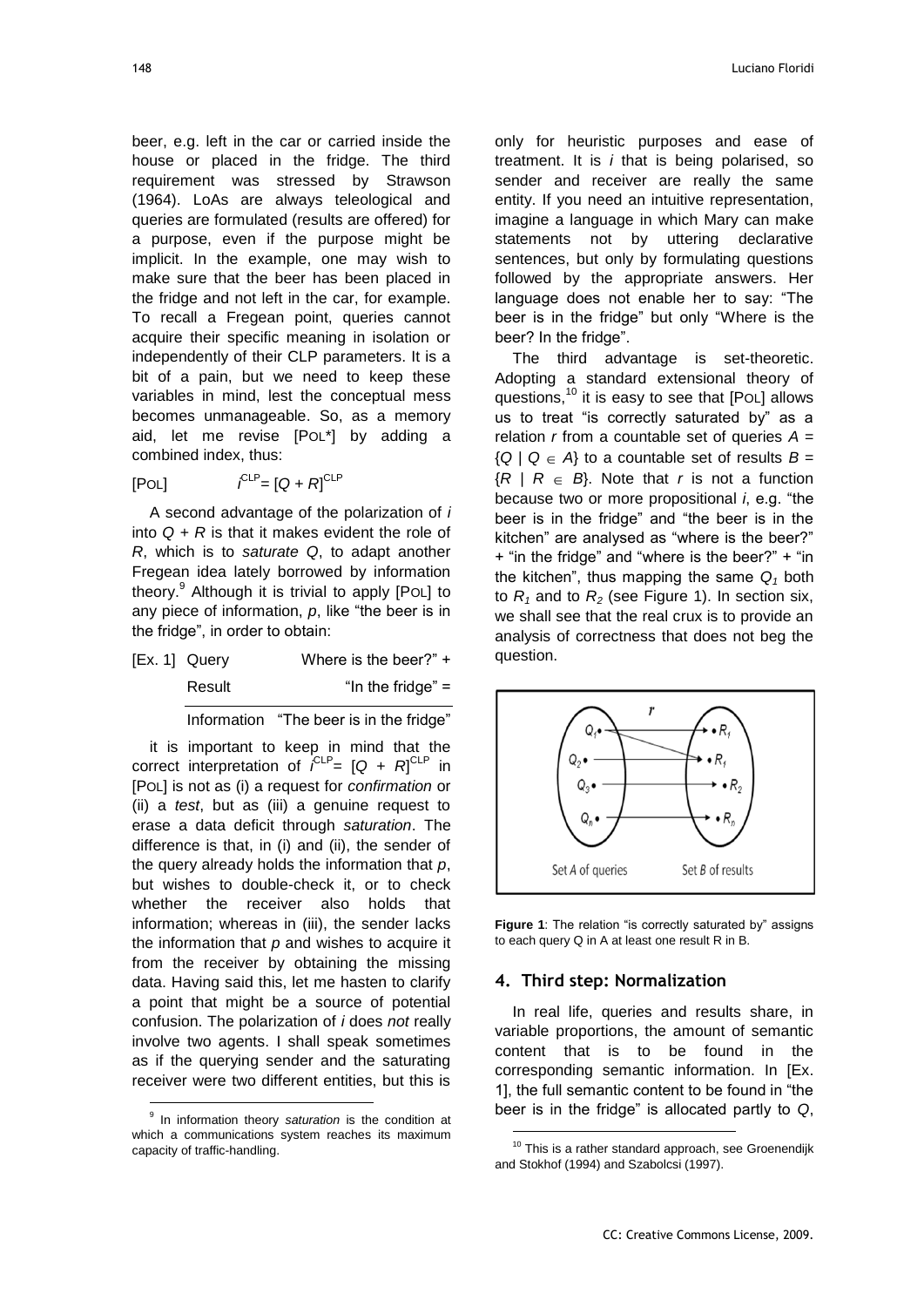which contains a request for location and a reference to the object to be located, and partly to *R*, which contains a reference to the requested location of the object to be located. Although a step forward in the disassembling process, this is still unsatisfactory because it makes it very hard to quantify – precisely, consistently and uniformly across the whole class of *Q*s + *R*s – how much content is allocated to which side of the polarised information. In order to uncover what lies under the thick layer of content, it would be useful to shovel it all on one side, by shifting all the content, still embedded in *R*, to the left, until *R* is completely streamlined. At the same time, however, weakening *R* should not lead to an over-strengthening of *Q* into a rhetorical question, since a question that requires no answer would be a mere transliteration of *i*  itself and would only defy the purpose. Luckily, a little trick from information theory comes to our rescue: we can reach the right balance, in shifting all the content on the side of the queries, by normalising them into yes/no questions, that is (again the asterisk reminds us that the formula is only a first approximation):

 $\text{[NORM*]}$   $\text{[Q + R]}^{\text{CLP norm}} \Rightarrow \text{[Q}_{0/1} + A_{0/1}]^{\text{CLP}}$ 

The intended interpretation of [NORM\*] is that a query *Q* and a result *R*, both CLPparameterised, can be normalised into a Boolean Question *Q* and a Boolean Answer *A* (the 0/1 subscripts are there to remind us of their Boolean nature), equally CLPparameterised. This is very much easier done than said, so let us look at our example again. By applying [NORM\*] to [Ex. 1], we obtain:

[Ex. 2] Question "Is the beer in the fridge?" +

| Answer | "Yes"= |
|--------|--------|
|        |        |

Information "The beer is in the fridge"

Of course, this is not what happens in the real world, where one cannot expect a querying sender to be able always to maximise the content of her questions, for she often lacks much more than just a positive or negative saturation. However, recall that we are disassembling semantic information as a given artefact: all the content is already provided, and hence some idealization, typical of controlled experiments, is perfectly

reasonable. Recall also that [NORM\*] does not really involve two agents. This time, imagine Mary being able to state that the beer is in the fridge only by uttering "is the beer in the fridge? Yes".

Once again, [NORM\*] offers several nice advantages for our analysis, four of which will be immediately useful for our next step.

The first advantage is syntactic: following standard programming languages.<sup>11</sup> we can now interpret "+"in [POL] and [NORM\*] more precisely as a *concatenation operator*, whereby a string *Q* and a string *A* are locked together to form a longer string *i*.

The second advantage is semantic: it is now easy to see that it is really *Q* and not *A* that sets the scope of the CLP parameters. A Boolean answer can only endorse the *context* (C) in which, the *level of abstraction* (LoA) at which, and the *purpose* (P) for which the Boolean question is formulated; it can neither change nor challenge them. So we can revise [NORM\*] thus:

[NORM]  $[Q + R]^{CLP \text{ norm}} \Rightarrow Q_{0/1}^{CLP} + A_{0/1}$ 

The third advantage is set-theoretic: the normalization transforms the relation *r* "is correctly saturated by" into a function *f* from a still countable domain of Boolean questions *A*  ${Q \mid Q \in A}$  to a codomain of only two possible Boolean answers {Yes, No}. Figure 2 provides a graphical illustration.



**Figure 2:** The function f (= is correctly saturated by) assigns to each Boolean question Q in A exactly one Boolean answer (either Yes or No) in B. Note that *Q3*, for example, corresponds to a negative truth, e.g. "the red

 $\overline{a}$ 

<sup>11</sup> For example in BASIC, C++, Java, Pascal, and Python.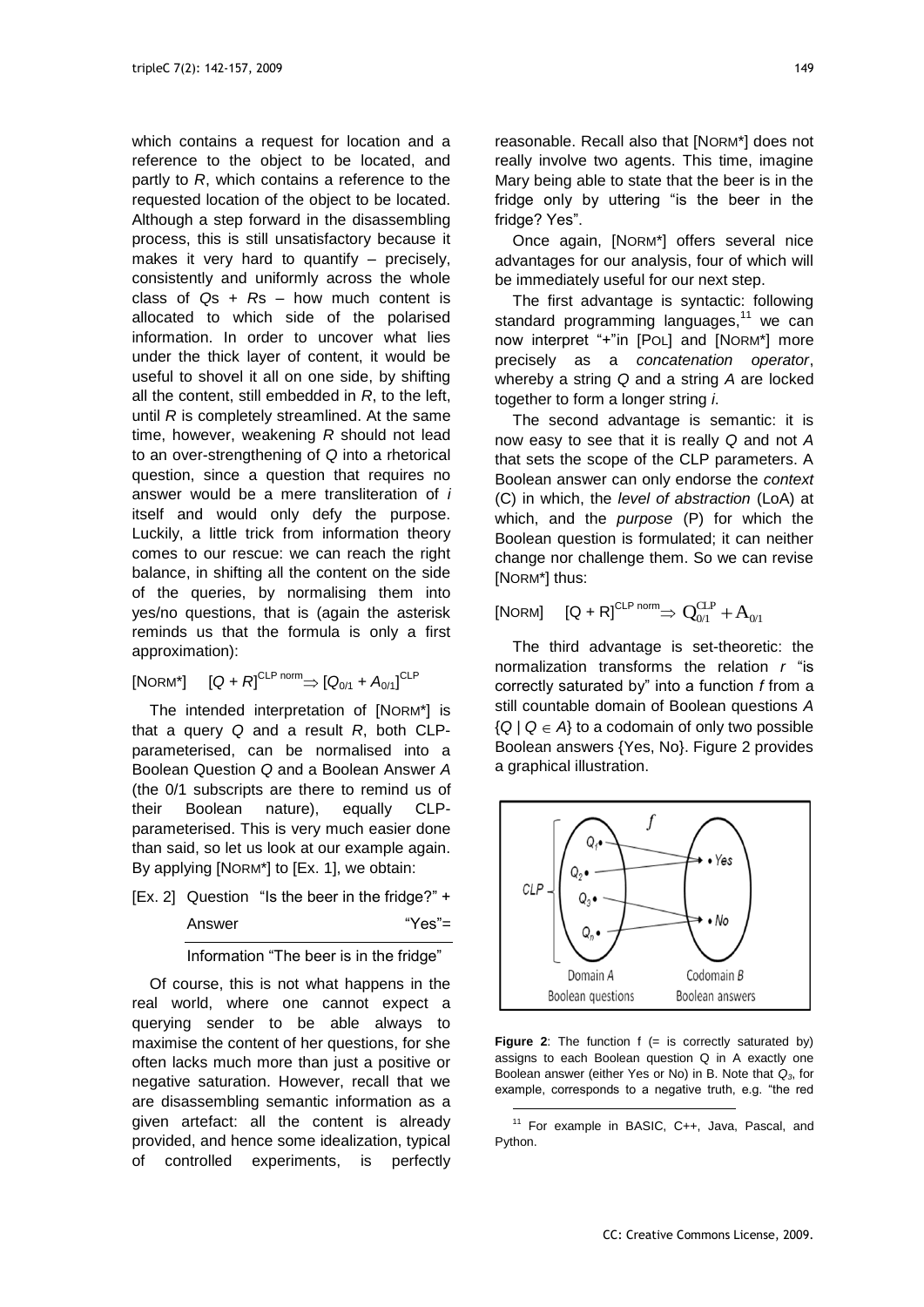wine is not in the fridge" in the case in which the fridge does not contain any red wine

Correctness is now a functional concept, but it is still premature to investigate it. At this stage, what matters is that the dramatic downsizing of the codomain of the function represents the extensional counterpart of a fourth, informational advantage: [NORM] shifts all the content in *i* to *Q*. We have seen that this re-location of content is what motivates the normalization in the first place. To understand how it works and why it is useful, we need to recall a few other elementary facts in information theory.

As is well-known, given a set of *N* equiprobable symbols, information theory quantifies the amount of information in a symbol thus:

### $log_2(N)$  = bits of information per symbol

It follows that a coin  $(N = 2)$ , by producing a head (*h*) or tail (*t*), delivers at most (if it is fair) 1 bit of information, whereas two coins (*N* = 4), deliver at most (again, if they are both fair) 2 bits of information (e.g. <*h*, *t*>), and so forth.

Imagine now a biased coin, which makes obtaining *h* more likely. The more biased the coin is, the more likely *h* is, the less information is provided by the answer, the smaller the information deficit becomes, up to the point when, if both sides of the coin are heads, the bias is total, the probability of *h* is 1, the information conveyed by *h* is 0 bit and so is the receiver's information deficit. All this means that, since [NORM] transforms queries into yes/no questions that can be answered by tossing a coin *A* with different degrees of bias, the worst scenario is one in which *Q* corresponds to an information deficit that requires at most 1 bit of information from *A* to be saturated. However, even a  $A_{0/1}$  worth a full bit of information fails to add anything, in terms of semantic content, to what is already contained in *Q*. It follows that, whatever the specific semantic content in *i* is, [NORM] shifts it entirely to *Q*, exactly as we wished.

As a consequence, we now have an intuitive way of defining semantic content as unsaturated information or, more formally:

[CONT] Content in 
$$
\hat{V}^{LP}
$$
 = Content in  $Q_{0/1}^{CLP}$   
=  $\hat{V}^{LP} - A_{0/1}$ 

# $=$   $I^{CLP}$  – *n* bit of information, for *n* = 0, 1

We have seen the case in which  $n = 1$ . For  $n = 0$ , the semantic information  $l^{\text{CLP}}$ , its content and the content in  $Q_{0/1}^{CLP}$  overlap: this is the case with rhetorical questions ("are you joking?" when used to assert that you are joking), pseudo-questions ("could you close the door please?" asked in terms of a polite request instead of "I would like you to close the door"), self-answering questions ("were the four evangelists more than three?") and tautological questions ("is  $a = a$ ?" or "are bachelors unmarried?" where the noun and the qualification are both used not mentioned). Still following [CONT], it becomes easy to see how *p* and ¬ *p* may have exactly the same semantic content while counting as very different information.

[CONT] is not just interesting in itself but provides a reassuring test, since it is perfectly consistent with a theory of strongly semantic information (Floridi (2004c)). In particular, it shows that tautologies and contradictions are pure semantic contents, equally uninformative or, to phrase it differently, that they provide no semantic information about their referents, over and above their contents (in both cases the coin we are tossing has two identical sides, as it were). This is as it should be, so our reverse engineering seems to be proceeding in the right direction.

# **5. Fourth step: Verification and Validation**

We have now disassembled semantic information into two components. By combining [POL] and [NORM], the result can be more succinctly formulated thus:

[PN] 
$$
\beta^{\text{LP}} = Q_{01}^{\text{CLP}} + A_{01}
$$

Let us now scrutinize each component separately.

On the one hand, we have seen that  $Q_{0/1}$ sets the CLP parameters. Since it provides all the content in  $i$ ,  $Q_{0/1}$  also identifies its referent, that is, what *i* is about. We can express all this more precisely by saying that  $Q_{0/1}^{\text{CLP}}$  identifies a *system s* (the referent of *i*) and provides all the *semantic content* (the content in *i*) for a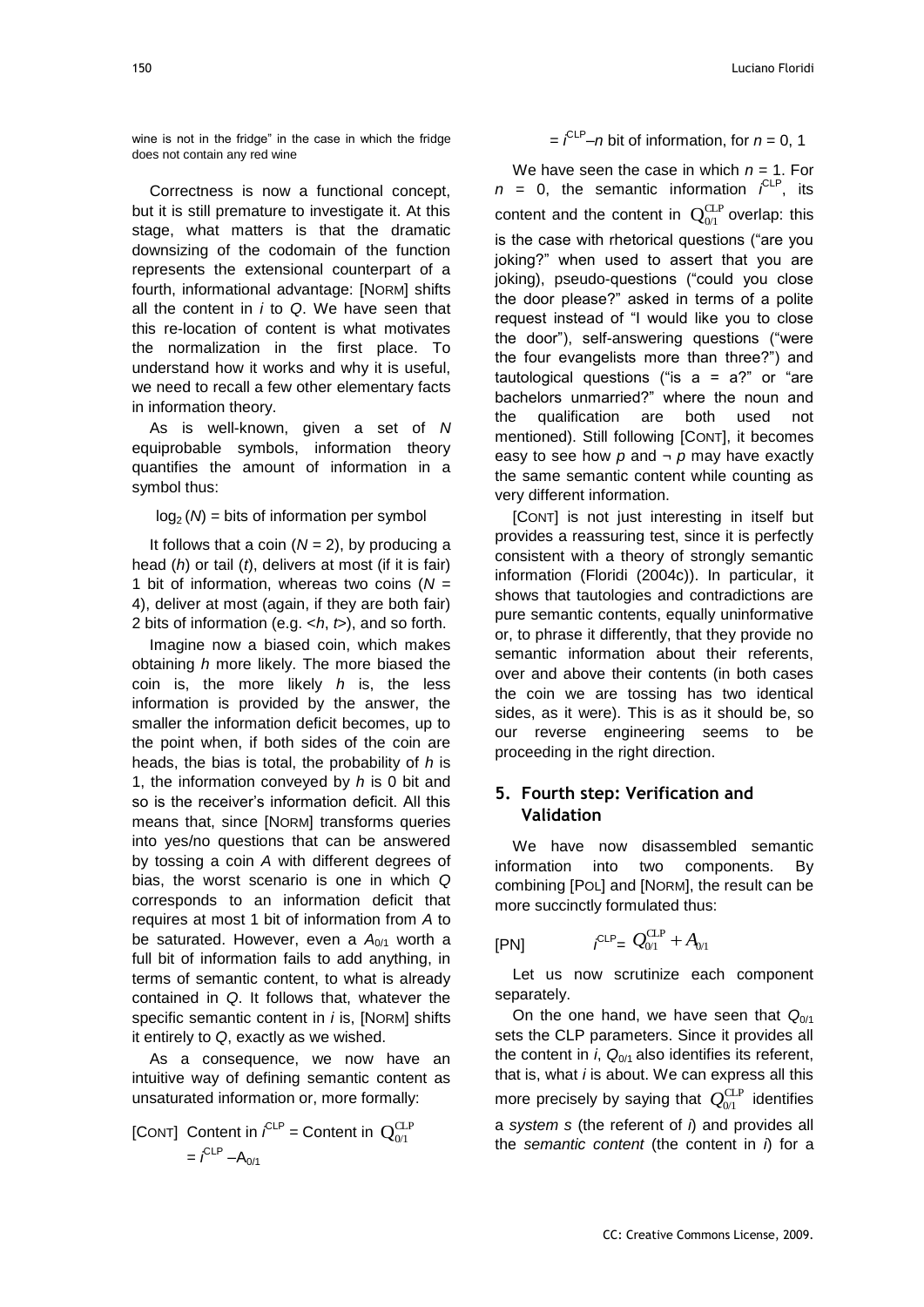*model* of *s* (namely,  $Q_{01}^{\text{CLP}} + A_{01}$ ) within a given context, at a particular LoA and for a purpose.

On the other hand, although  $\mathcal{Q}^{\text{CLP}}_{0/1}$  in [PN] is still neither a test nor a request for confirmation but a request for saturation, clearly the sort of saturation in question can no longer be a matter of content, as it was in [POL].  $A_{0/1}$  acts only as a Boolean key, that either fails to apply at all (see  $\neg A_{0/1}$  in Figure 3) or that applies and then either locks or unlocks the content provided by  $Q_{0/1}^{\text{CLP}}$ , thus generating a partial model (henceforth just model) of the targeted system. Once again, a conceptual distinction and some technical vocabulary from software engineering (Fox (2007)) can help to clarify this crucial point.

*Software Verification and Validation* (V&V) is the overall process of checking the "fitness for purpose" of an artefact, by ensuring that the software being developed or modified:

- a) complies with some given *specifications*, regulations or pre-conditions imposed at the start of the development process; and
- b) accomplishes its intended purpose, meeting its *requirements*.

The two phases are complementary.

In phase (a), called *verification* (no relation at all with the philosophical concept), one checks whether one is constructing (or has constructed) what one has (or had) planned to construct, that is, whether the artefact is being developed in the right way. This means evaluating the consistency, completeness and correctness of the software during the stages of its development life cycle.

In phase (b), known as *validation* (again, no relation with the logical concept either), one checks whether one is constructing what is required, that is, whether the right artefact is being developed. This means evaluating the correctness of the final software with respect to the user's needs and requirements.

The V&V process applies to a variety of artefacts and products and helps to clarify the twofold role played by  $A_{0/1}$  in [PN]. Let me first show how by relying on our example [Ex. 2]. Given the question "is the beer in the fridge?", any Boolean answer – independently of whether it is "yes" or "no" – implicitly verifies (in the V&V sense) that the question complies with the pre-conditions (i.e., the specifications) regulating its proper formulation, including its context, LoA and purpose. A question like "Is the fridge in the beer?" fails to qualify as something that can receive either a "yes" or a "no" answer because it fails the verification check, since it blatantly fails to develop the semantic artefact in the right way. Once the question is verified – once it is shown to have been formulated properly – the specific answer, either "yes" or "no", validates (gives a green or a red light to) its content. If this process seems to be prone to error recall that we started by assuming *p* in order to obtain *Q* and *A*, so the possibility of re-obtaining *p* by re-combining *Q* and *A* is a priori guaranteed by hypothesis and sceptical suggestions would merely be out of place here.

All this can be formulated more precisely by saying that  $A_{0/1}$  saturates  $Q_{0/1}^{\text{CLP}}$  by implicitly *verifying* its CLP parameters (roughly: both "yes" and "no" implicitly signal that the question is being asked in the right context, at the right LoA and for the right purpose) and explicitly *validating* its content, as a model of the system (roughly: "yes" and "no" provide a green or a red light for the question respectively). Figure 3 summarises how far we have progressed in reverse engineering semantic information.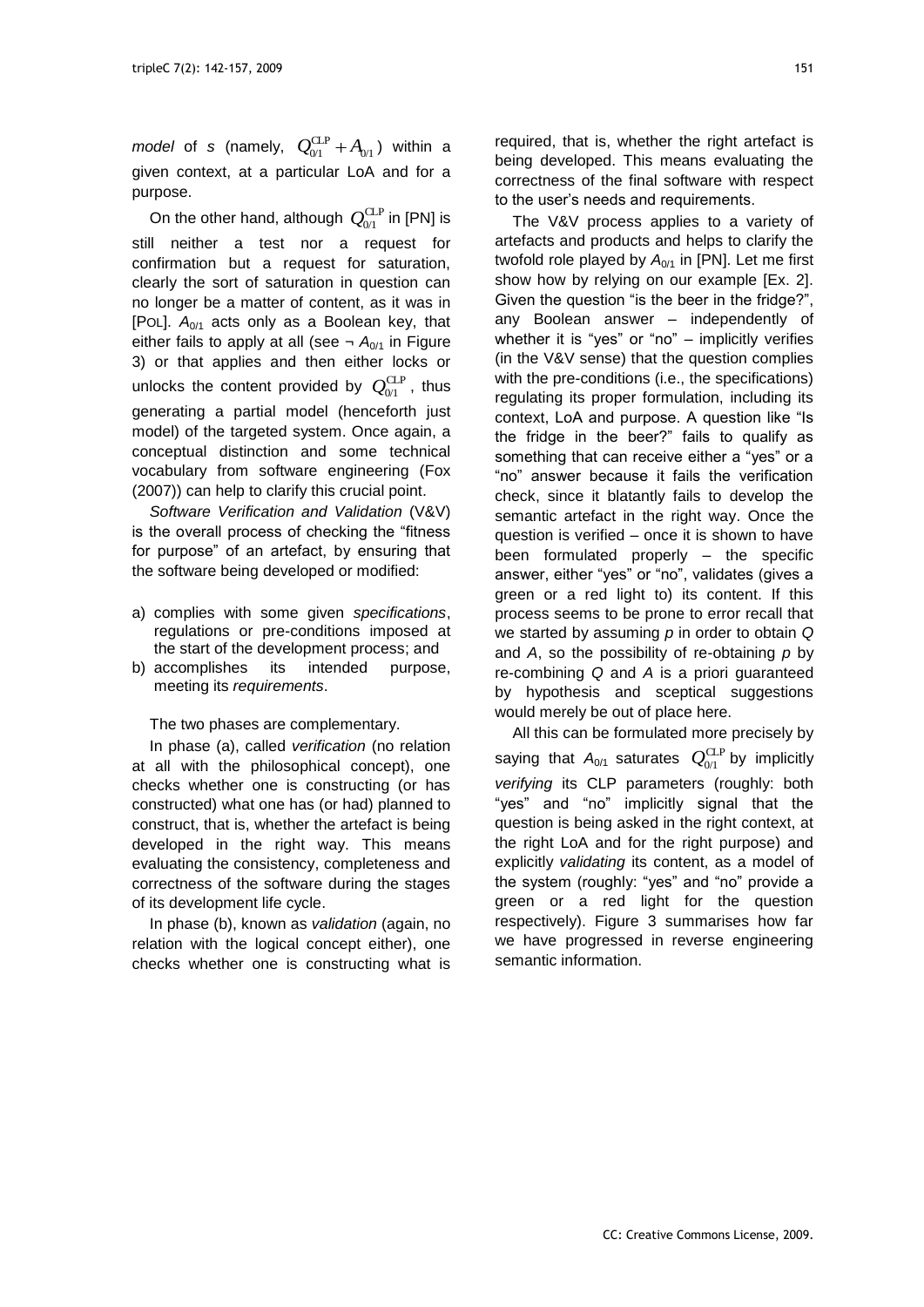

**Figure 3:** Summary of the first four steps in the Analysis of semantic information. The process starts with  $Q_{0/1}$  on the left.

Clearly, a correct saturation consists in a *correct verification* and a *correct validation*. It has taken several clarifications and distinctions and quite a bit of technical vocabulary, but we have finally reached the heart of our problem.

#### **6. Step five: Correctness**

Let us quickly review our progress. Simplifying, we now know that *p* qualifies as semantic information about a system *s* if and only if *p* is true; that *p* is true if and only if *A* correctly saturates the Boolean question *Q* corresponding to *p*; and that *A* correctly saturates *Q* if and only if it correctly verifies and validates it, thus generating an adequate model *m* of *s*. Having reduced truth (of semantic information) to adequacy (of the corresponding model *m*) via correctness (of *A* with respect to *Q*), our next challenge is the analysis of the correctness of *A.*

The challenge consists in negotiating two crossroads in a row. The first is represented by the twofold correctness of the saturation. Let me just highlight the fact that the correct verification of *Q* by *A* is a formal precondition for the development of an adequate model *m* of the targeted system *s*: it is necessary for, but does not contribute to, the truthfulness of *i*. In other words, the analysis of the correctness of the verification cannot help us in understanding what it means for semantic information to be truthful. At this crossroad, the really interesting path is represented by the correct validation of *Q* by *A*. By following

it, we encounter the second crossroad, represented by two further alternatives. For now we can either analyse correctness of the validation in terms of some concept of truth, thus showing consistency but also failing to provide a non-circular analysis of what it means for semantic information to be true. Or we can move forward, and check whether a further reduction of the correctness of the validation and hence of the adequacy of the issuing model in terms that are truth-poietic but not truth-dependent is possible. Let us quickly review the circular path first.

A useful way to test whether our reverse engineering process is still on the right track is by showing that we have not lost touch with our starting point. Statistics provides the standard analysis of what it means for a model to be adequate (Freedman et al. (2007)). A model is adequate with respect to its target system if it is *valid*. This is now the *statistical* (not the software engineering or the logical) concept of *validity*, which is to be understood as the result of a combination of *accuracy* and *precision*, two other technical concepts borrowed from statistics. Although one might have the impression that we are actually gaining some new ground, it is easy to see that this road only leads back to our starting point. For statistical *accuracy* is the degree of conformity of a measure or calculated parameter (belonging to the model) to its actual, that is, *true*, value (belonging to the system). And statistical *precision* is the degree to which further measurements or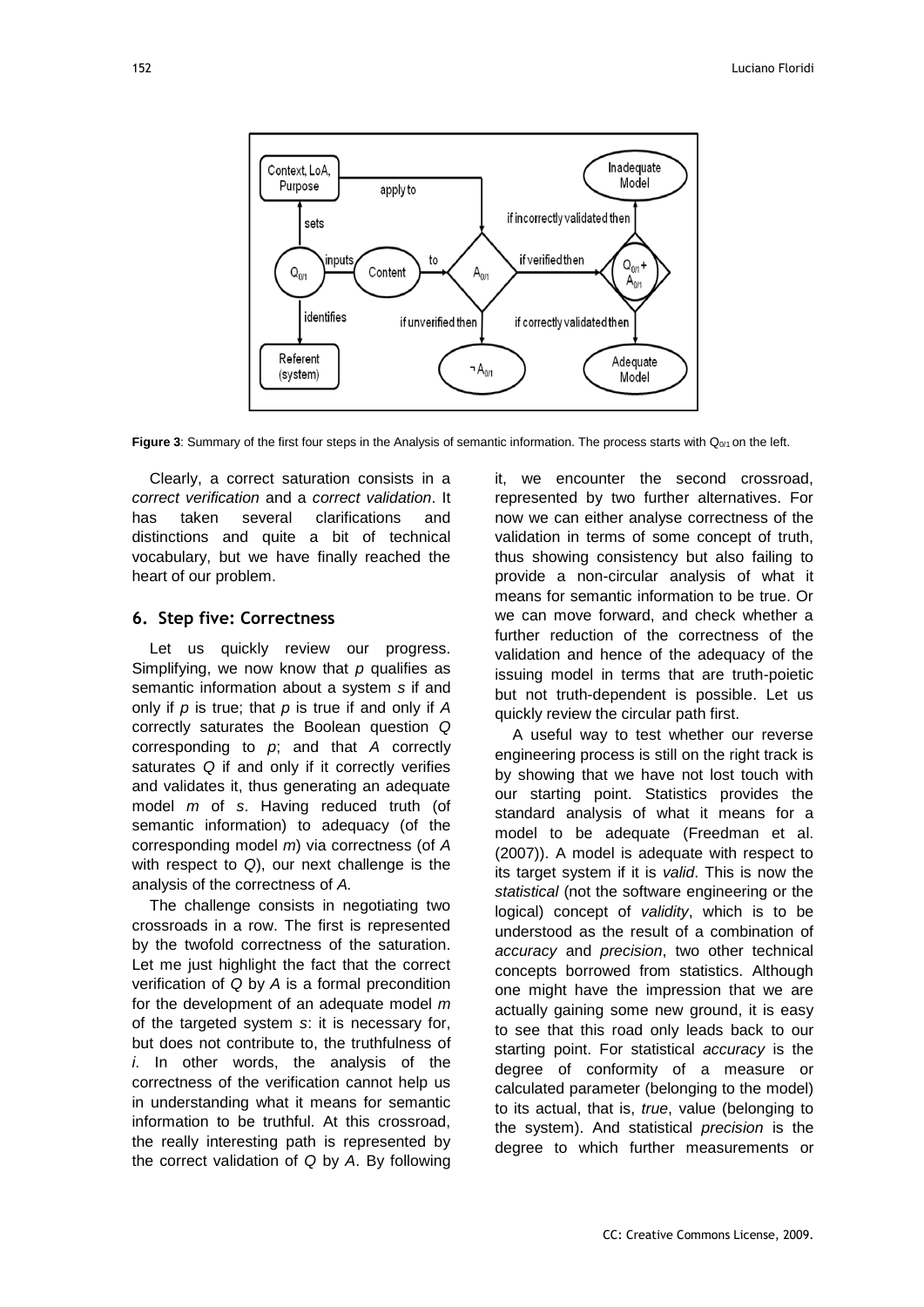calculations show the same or similar results (this is why it is also called *reproducibility* or *repeatability*). So it turns out that the statistical concepts of validity, accuracy and precision – even assuming that we could adapt them to our less quantitative needs and hence exploit them to clarify what we mean by an adequate model – ultimately presuppose a truthdependent relation of *conformity* and hence cannot provide a foundational analysis of truth itself without begging the question. The silver lining in all this is that such internal coherence is reassuring: we have not got lost in some conceptual wilderness, while searching for the mechanism that generates semantic information. Encouraged by the knowledge that we could still go back to square one should we wish to do so, let us not press the panic button but push forward.

The second path should lead us away from semantics and epistemology, if we want to avoid ending up back where we started, and take us into the realm of pragmatics, that is, the realm of actual and hopefully successful *interactions* – between an agent *a* holding the information that *p*, the model *m* generated by *p*, and the system *s* modelled by *m* – that can provide some *exogenous* grounding for the evaluation of the quality of the model itself. In order to achieve this, I shall ask the reader to bear with me a bit longer, as I need to introduce two more technical concepts to make sense of such interactions.

One is that of *proxy*, and is borrowed from Information and Communication Technology (Luotonen (1998)). Technically, it refers to a computer agent (e.g., a network service) authorized to act on behalf of another agent (the client), e.g., by allowing another computer to make indirect network connections to other network services (the server). In this sense, a proxy can be an interface for services that are remote, resource-intensive, or otherwise difficult to use directly. Note that the "proxying" system need not be a copy, an image, a representation or a reproduction of the "proxyed" system (the client).

The other concept is that of *commutative diagram*, and is borrowed from category theory (Barr and Wells (1999)). Technically, it refers to a diagram of objects (vertices) and morphisms (arrows) such that, when selecting two vertices, one can follow any directed path through the diagram and obtain the same result by composition.

Adapting these two concepts to our needs, we can now reverse engineer the correctness of the validation, and hence the adequacy of the ensuing model, in terms of the commutativity of the accessibility relation, thus (see Figure 4 for a more intuitive presentation, all Greek letters in [COR] refer to paths in the diagram in Figure 4):

[COR]  $A_{0/1}$  correctly validates  $Q_{0/1}^{CLP}$  about a target system *s* identified by  $Q_{0/1}^{CLP}$  if and only if  $Q_{0/1}^{CLP}$  + A<sub>0/1</sub> generates ( $\beta$ ) an adequate model *m* of *s*; and *m* is an adequate model of *s* if and only if *m* is a proxy (δ) of *s* such that, if *a* holds (a)  $Q_{0/1}^{CLP}$  +  $A_{0/1}$ , then *a*'s *proximal access* (γ) to *m* commutes with *a*'s *distal access* (ε) to *s*.



**Figure 4**: The meaning of [COR]. Q+A is a simplification for  $Q_{0/1}^{\text{CLP}}$  + A<sub>0/1</sub>.

[COR] offers two advantages and raises a problem. The first advantage is that it finally introduces an explicit reference to an informee *a*. This is crucial, since semantic information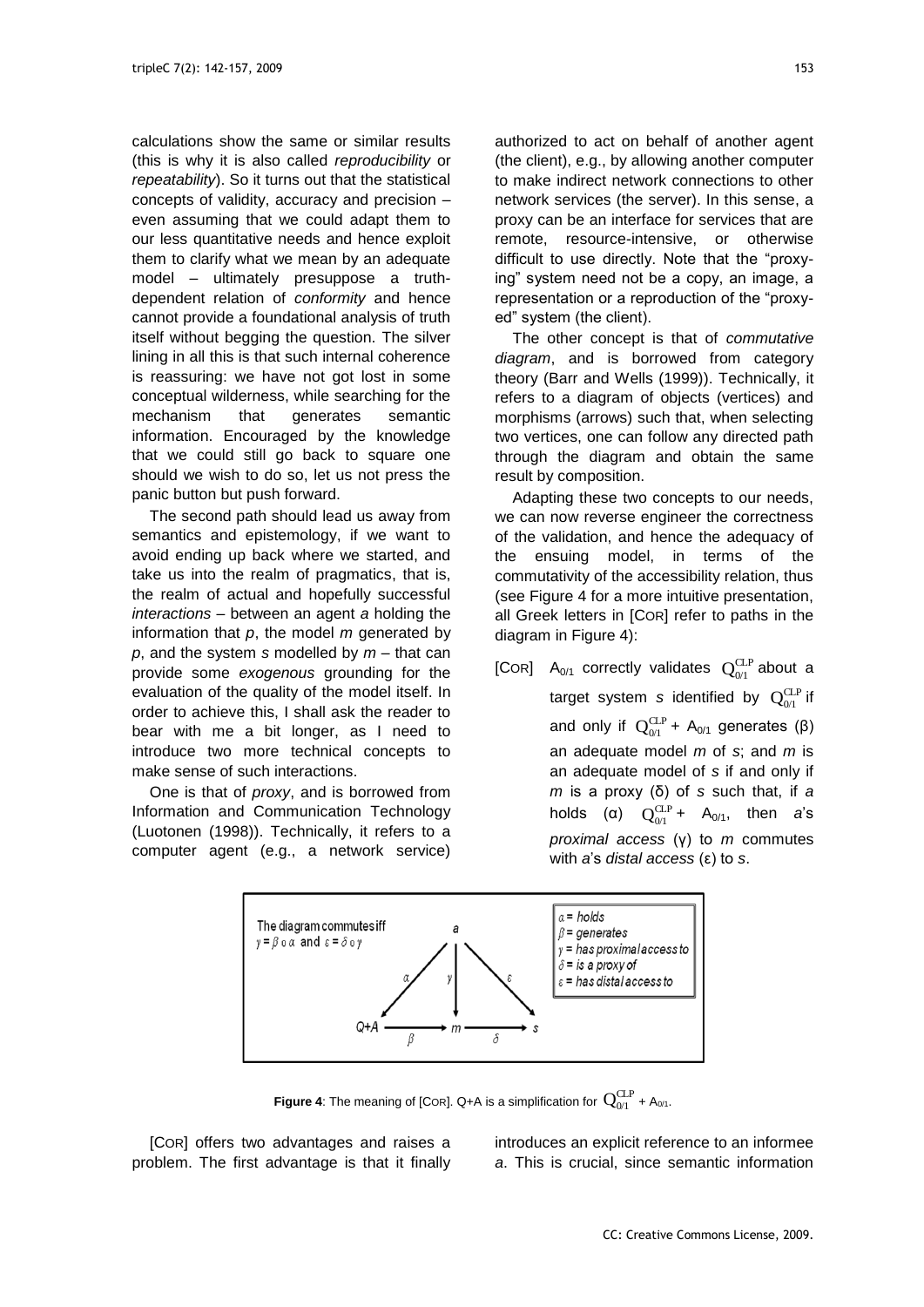is an *objective* (i.e., not subjective) but also *liminal* (that is, neither internal nor external) and *relational* (that is, neither absolute nor relative) concept, like food. It makes little sense to talk about the presence and nature of food without any reference to the specific type of feeder. Likewise, something counts as semantic information only with respect to a specific type of informee.

The second advantage is that [COR] explains the well-known fact that semantic information provides *distal* access to its target. If the agent in the bedroom upstairs asks whether the beer is located in the fridge, and the agent in the kitchen downstairs answers positively, then the agent upstairs, by having proximal access to this overall piece of information, gains distal access to the presence of the beer in the fridge, as long as the answer is *correct*. [COR] merely combines this into a single agent's informative state.

The problem concerns the interpretation of the relation of distal and proximal *accessibility*. If we were to interpret it alethically or epistemically this would obviously fail to take us off the semantic merry-go-round and, sooner rather than later, we would be sent back where we came from. The good news is that we do not need to go down that modal road. On the contrary, the sort of accessibility at stake here is a matter of pragmatic or factual interaction, which provides an exogenous grounding of correctness. It is the one that we find specified in computer science, where accessibility refers to the actual permission to *read* (technically, *sense* and *retrieve*) and/or *write* (again, technically *modify* and *record*) data as a *physical* process. The result is that *a*'s *proximal access* to *m* commutes with *a*'s *distal access* to *s* if and only if *a* can read/write *s* by reading/writing *m*.

The writing of *s* through the writing of *m* is admittedly rare, but it is useful to illustrate it in order to convey the sense of concrete interaction with the targeted system that is involved. Thus, we have left behind a magic culture that considered it an ordinary

phenomenon (cf. the practice of sticking pins in a doll as a method of cursing an individual). Nevertheless, self-fulfilling prophecies (Bill Gates confessing that "Microsoft's shares are overvalued"), performative sentences (the baptising priest declaring that "the name of this girl is Mary"), magic-placebo formulae (the guru concluding that "you are now healed"), authoritative-fictional descriptions ("Sherlock Holmes never visited the Bodleian Library" written by Conan Doyle), God's *intellectual intuition* that *p*, according to Kant, and other ways of "doing things with words" ("this train is not leaving the station" uttered by a dictator) are a good reminder that it is far from impossible to modify/record a system by accessing only its model. Of course, access to *m* is most commonly used in order to read (i.e., sense and retrieve) *s* by reading (ditto) *m*. One gains distal access to (part of) the actual, physical system represented by the fridge in the kitchen and its contents (one senses and retrieves the data in question at a distance) by gaining proximal access to its (partial) model represented by the semantic information "the beer is in the fridge". A way of conveying the same point is by relying on a subjunctive formulation: the proximal read/write access to *m* as a proxy of *s* commutes with the distal read/write access to *s* if and only by having read/write access to *m* one were having read/write access to *s*. This happens in space as well as time: imagine the question being "Will the train leave from platform one?" and the answer being "yes". Semantic information may be seen as a way

of being telepresent (Floridi (2005b)). We needed actual interaction with the system being modelled in order to ground exogenously the correctness of the (validation provided by the) answer to the question pertaining to it, and we have now obtained it. Our toiling is almost over. Putting together this last piece of our jigsaw puzzle, we obtain Figure 5 (the reader may check that this is simply the result of merging Figure 3 and Figure 4, even if this may not be immediately obvious visually):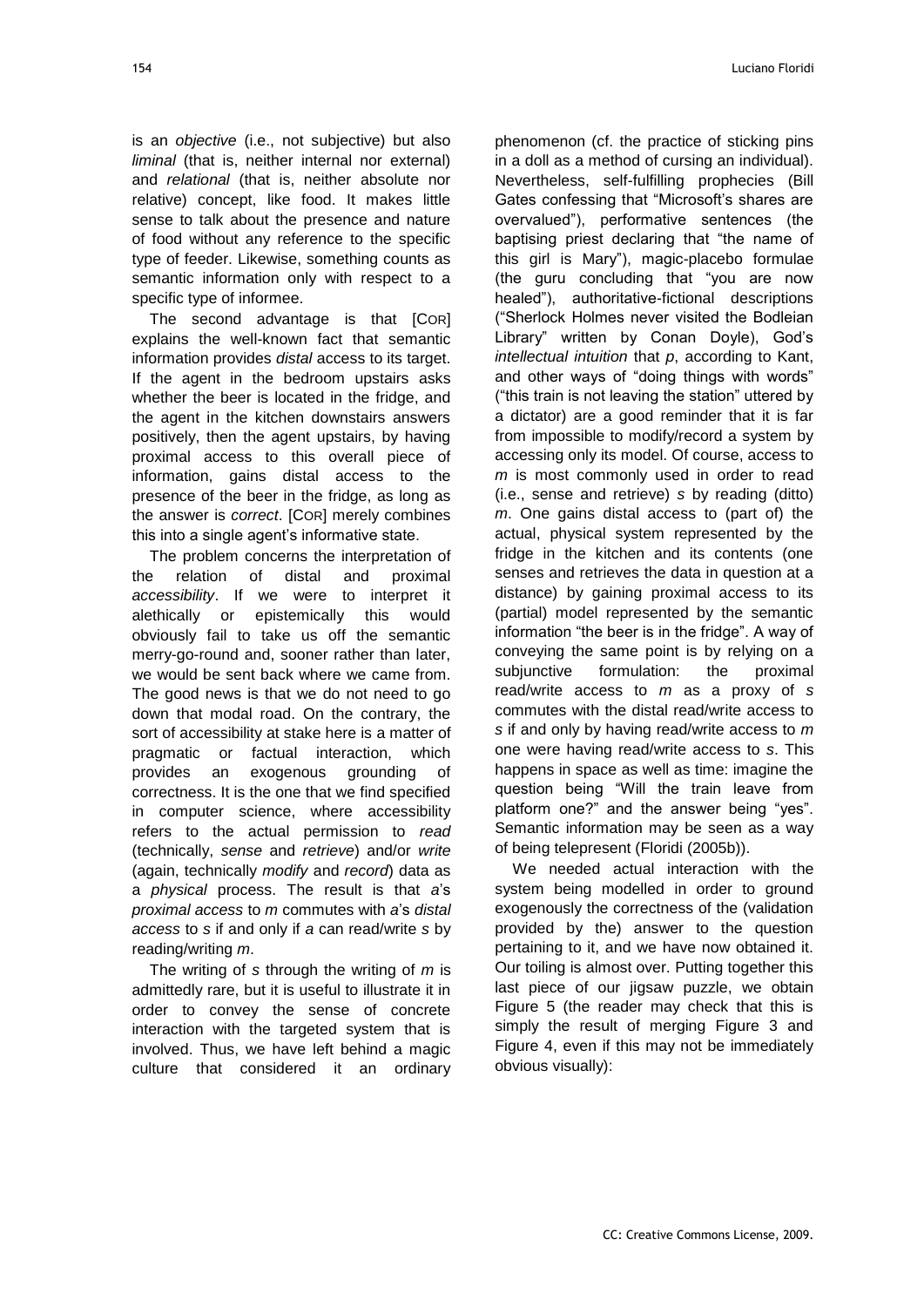

**Figure 5**: The Correctness Theory of Truth.

Figure 5 represents the blueprint of the mechanism that underlies the truthful nature of semantic information. If we apply it to our example, we obtain:

- 1. "the beer is in the fridge" qualifies as semantic information if and only if
- 2. "the beer is in the fridge" is true; this is the case if and only if
- 3. "yes" is the correct answer to (i.e., correctly saturates by correctly verifying and validating) the question "is the beer in the fridge?"; this is the case if and only if
- 4. "is the beer in the fridge?" + "yes" generate an adequate model *m* of the relevant system *s*; this is the case if and only if
- 5. *m* is a proxy of *s* and proximal access to *m* provides distal access to *s*; and finally this is the case if and only if
- 6. reading/writing *m* enables one to read/write *s*.

That is, if "the beer is in the fridge" qualifies as semantic information, then holding that semantic information is tantamount to accessing the particular feature of the system addressed by the model which, in our example, is the location of the beer inside the fridge.

### **7. Conclusion**

We have come to the end of a rather long journey. The hope is that the effort might have been rewarding both in itself, if it has been clear enough, and in terms of the final result, if it has been sufficiently convincing. At this point, the reader will probably wish me to keep this conclusion as short as possible. I shall oblige, by adding only a final comment.

Theories of truth often seem to be developed with passive viewers of an outside world in mind, detached observers, whether inside or outside Plato's cave, TV watchers, radio listeners, movie goers, in short, *systems users*, according to the computer science terminology favoured in this article. The correctness theory of truth, proposed in the previous pages, should rather be seen as an attempt to cater for a different sort of customer, namely embodied and embedded, creative agents, who interact with reality, shape and build it, Plato's artisans, writers not just readers, players not audience, in short *systems designers*. To these customers, truth is about constructing and handling artefacts and interacting with them successfully, not merely experiencing them passively. Unfortunately, this is not very Greek, but it is still a very respectable tradition to which both Russell and Tarski belong, insofar as their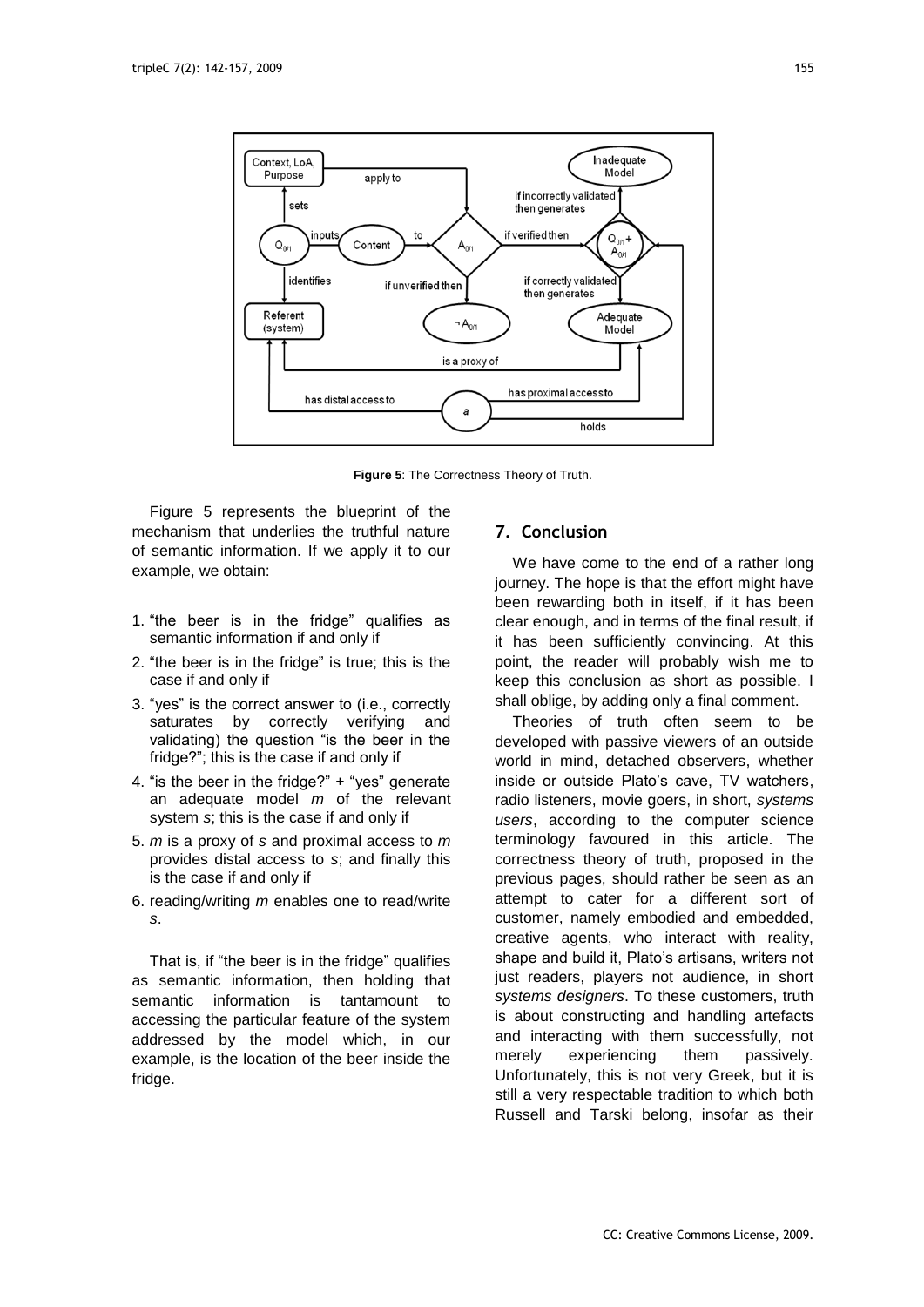groundwork in model theory concerned the design of systems.<sup>12</sup>

<sup>12</sup> A first version of the paper was then presented at the *I International Meeting of Experts in Information Theories* (Leon, Spain, 6-7 November, 2008) and I am very grateful to Francisco Salto for his kind invitation and to the audience for the lively and valuable discussion. I would also like to acknowledge the help, useful comments and criticisms by Patrick Allo, Mark Jago, Sebastian

Sequoiah-Grayson, and Matteo Turilli. I remain deeply indebted to Michael Dummett and Susan Haack for their clarifications and feedback, which date to almost twenty years ago. I am afraid this paper has been a work in progress for quite some time. Joanna Gillies kindly copyedited the last version. All the aforementioned people helped me to improve the paper substantially but they are not responsible for any remaining mistakes.

#### **References**

Austin, J. L. (1950). Truth. In J. O. Urmson and G. J. Wamock (Eds.), *Philosophical Papers*, (pp. 117-133), Oxford: Oxford University Press.

-

- Bar-Hillel, Y., and Carnap, R. (1953). An Outline of a Theory of Semantic Information. In J. Bar-Hillel, *Language and Information* (pp. 221-274), London: Addison-Wesley
- Barr, M., and Wells, C. (1999). Category Theory for Computing Science 3<sup>rd</sup> Edition, Montreal: CRM Press.
- Barwise, J., and Seligman, J. (1997). *Information Flow: The Logic of Distributed Systems*, Cambridge: Cambridge University Press.
- Bremer, M., and Cohnitz, D. (2004). *Information and Information Flow - an Introduction*, Frankfurt/ Lancaster: Ontos Verlag.
- Chellas, B. F. (1980). *Modal Logic: An Introduction,* Cambridge: Cambridge University Press.
- Colburn, T. R. (2000a). Information, Thought, and Knowledge, In *Proceedings of the World Multiconference on Systemics, Cybernetics and Informatics*, (pp. 467-471).
- Colburn, T. R. (2000b). *Philosophy and Computer Science,* Armonk, N.Y.: M.E. Sharpe.
- Devlin, K. J. (1991). *Logic and Information,* Cambridge: Cambridge University Press.
- Dodig-Crnkovic, G. (2005). System Modeling and Information Semantics, In J. Bubenko, O. Eriksson, H. Fernlund, and M. Lind (Eds.) *Proceedings of the Fifth Promote IT Conference*, *Borlänge, Sweden*, Studentlitteratur: Lund.
- Dretske, F. I. (1981). *Knowledge and the Flow of Information,* Oxford: Blackwell.
- Dretske, F. I. (1988). *Explaining Behavior: Reasons in a World of Causes*, Cambridge, Mass.: MIT Press.
- Eilam, E. (2005). *Reversing: Secrets of Reverse Engineering,* Indianapolis, Ind.: Wiley.
- Engel, P. (2002), *Truth*, Chesham: Acumen.

Fetzer, J. H. (2004). Information, Misinformation, and Disinformation, *Minds and Machines*, *14(2)*, 223-229.

- Floridi, L. (2004a). Information. In L. Floridi (ed.) *The Blackwell Guide to the Philosophy of Computing and Information*, (pp. 40-61), Oxford/New York: Blackwell).
- Floridi, L. (2004b) Open Problems in the Philosophy of Information, *Metaphilosophy*, *35(4)*, 554-582.
- Floridi, L. (2004c) Outline of a Theory of Strongly Semantic Information, *Minds and Machines*, *14(2)*, 197-222.
- Floridi, L. (2005a). Is Information Meaningful Data?, *Philosophy and Phenomenological Research*, *70(2)*, 351-370.
- Floridi, L. (2005b). The Philosophy of Presence: From Epistemic Failure to Successful Observability, *Presence: Teleoperators and Virtual Environments*, *14(6)*, 656-667.
- Floridi, L. (2006). The Logic of Being Informed, *Logique et Analyse*, *49(196)*, 433-460.
- Floridi, L. (2007). In Defence of the Veridical Nature of Semantic Information, *The European Journal of Analytic Philosophy*, *3(1)*, 1-18.
- Floridi, L. (2008a). Data. In: W. A. Darity (ed.) *International Encyclopedia of the Social Sciences*, Detroit: Macmillan.
- Floridi, L. (2008b). The Method of Levels of Abstraction, *Minds and Machines*, *18(3)*, 303-329.
- Floridi, L. (2008c). Understanding Epistemic Relevance, *Erkenntnis*, *69(1)*, 69-92.
- Formigari, L. (2004). *A History of Language Philosophies* , Amsterdam/Philadelphia: John Benjamins Pub.
- Fox, C. J. (1983). *Information and Misinformation : An Investigation of the Notions of Information, Misinformation, Informing, and Misinforming,* Westport, Conn: Greenwood Press.
- Fox, C. J. (2007). *Introduction to Software Engineering Design,*Boston, Mass; London: Pearson/Addison Wesley.
- Freedman, D., Pisani, R., and Purves, R. (2007). *Statistics* 4th ed., New York; London: W.W. Norton.
- Gamma, E., Helm, R., Johnson, R., and Vlissides, J. (1995). *Design Patterns : Elements of Reusable Object-Oriented Software,* Reading, Mass.; Wokingham: Addison-Wesley.
- Grice, H. P. (1989). *Studies in the Way of Words*, Cambridge, Mass.: Harvard University Press.

l